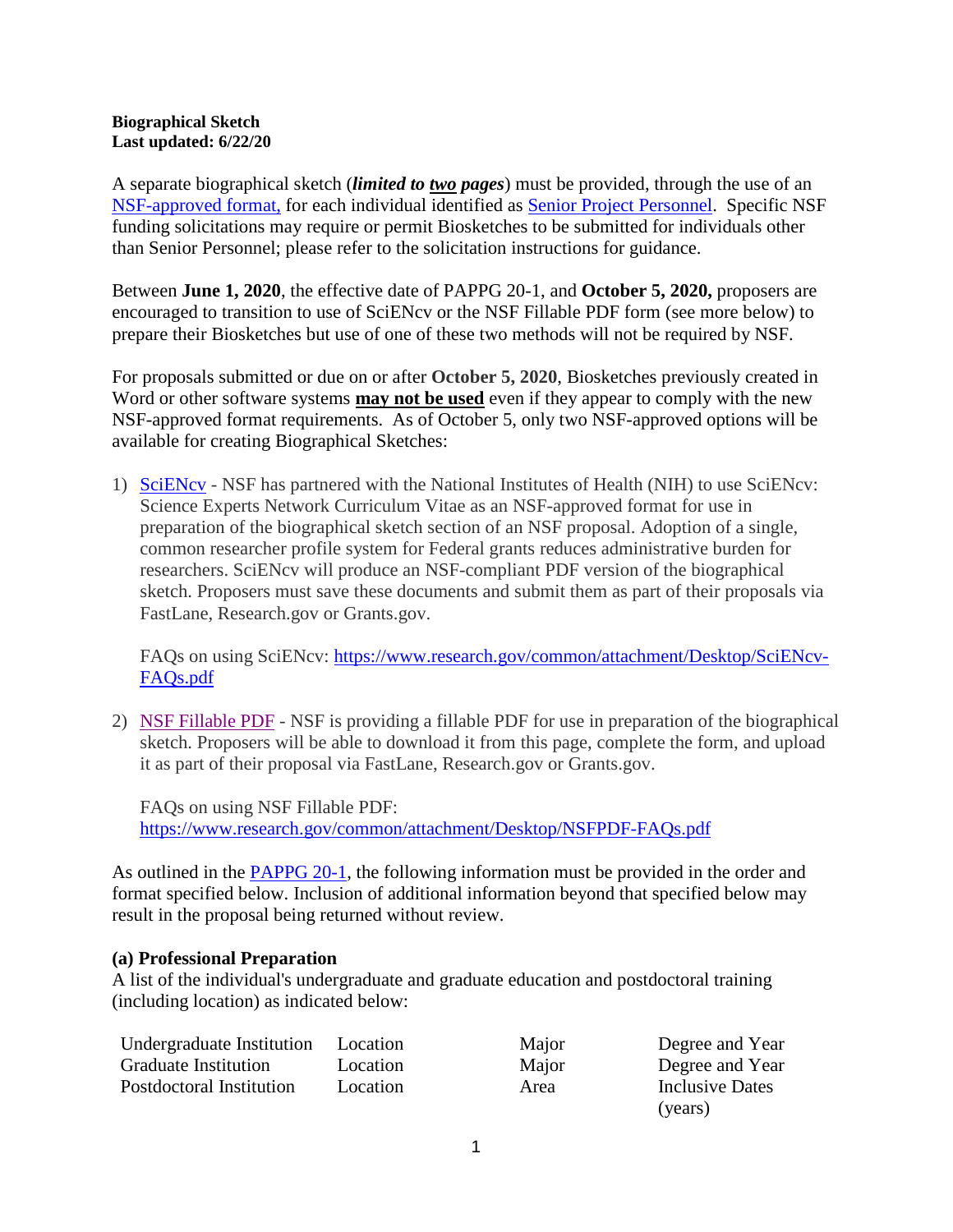#### **(b) Appointments**

In reverse chronological order, list the individual's academic, professional, or institutional appointments beginning with the current appointment. Appointments include any titled academic, professional, or institutional position, whether or not remuneration is received, and whether full-time, part-time, or voluntary (including adjunct, visiting, or honorary).

## **(c) Products** *[this section may be titled Publications if only publications are included]*

(i) List up to five (5) publications/products most closely related to the proposed project

and

(ii) List up to five (5) other significant publications/products, whether or not related to the proposed project.

**Acceptable products must be citable and accessible including but not limited to publications, data sets, software, patents, and copyrights**. Unacceptable products are unpublished documents not yet submitted for publication, invited lectures, and additional lists of products. Only the list of 10 will be used in the review of the proposal. *Unpublished documents submitted/accepted for publication are acceptable and should include likely date of publication*.

Citation format: Each product must include full citation information including (where applicable and practicable *– see the following paragraph for more information*) names of all authors, date of publication or release, title, title of enclosing work such as journal or book, volume, issue, pages, website and URL or other Persistent Identifier.

The PAPPG requires that publication citations "include full citation information, including (where applicable and practicable) the names of all authors..." Senior personnel that wish to include publications in the products section of the biographical sketch that include multiple authors may, at their discretion, choose to list one or more of the authors and then "et al." in lieu of including the complete listing of authors' names. See the [PAPPG Chapter II.C.2.f\(i\)\(c\)](https://www.nsf.gov/pubs/policydocs/pappg20_1/pappg_2.jsp#IIC2fic) for complete information.

## **(d) Synergistic Activities**

A list of up to **five distinct examples** that demonstrate the broader impact of the individual's professional and scholarly activities that focuses on the integration and transfer of knowledge as well as its creation. Synergistic activities should be specific and **must not include multiple examples** to further describe the activity.

Examples may could include, among others: innovations in teaching and training (e.g., development of curricular materials and pedagogical methods); contributions to the science of learning; development and/or refinement of research tools; computation methodologies, and algorithms for problem-solving; development of databases to support research and education; broadening the participation of groups underrepresented in STEM; and service to the scientific and engineering community outside of the individual's immediate organization.